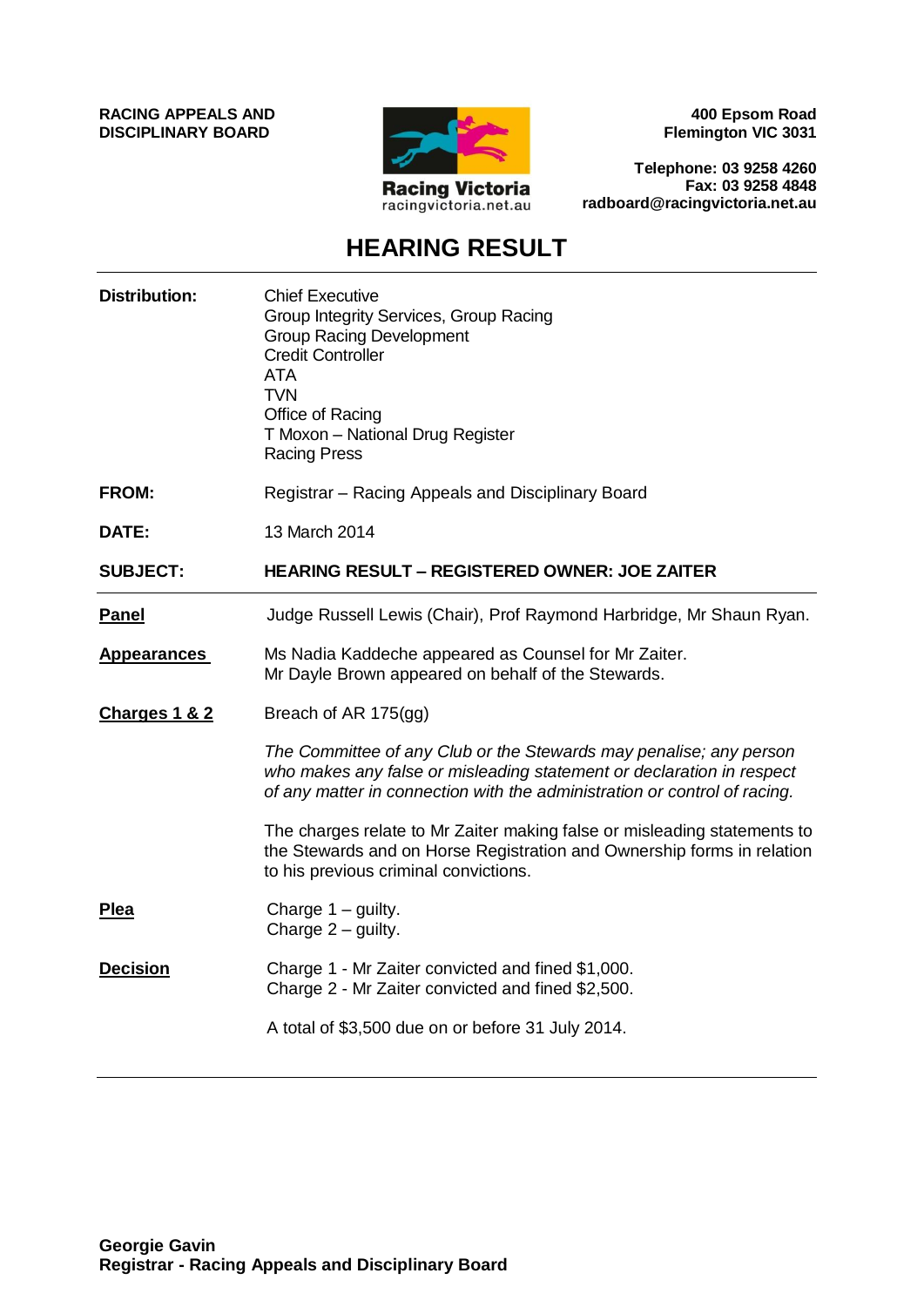# **TRANSCRIPT OF PROCEEDINGS**

### **RACING APPEALS AND DISCIPLINARY BOARD**

\_\_\_\_\_\_\_\_\_\_\_\_\_\_\_\_\_\_\_\_\_\_\_\_\_\_\_\_\_\_\_\_\_\_\_\_\_\_\_\_\_\_\_\_\_\_\_\_\_\_\_\_\_\_\_\_\_\_\_\_\_\_\_

**HIS HONOUR JUDGE R.P.L. LEWIS, Chairman PROF R. HARBRIDGE MR S. RYAN**

#### **EXTRACT OF PROCEEDINGS**

**DECISION**

**RE: JOE ZAITER**

**MELBOURNE**

#### **THURSDAY, 13 MARCH 2014**

MR D. BROWN appeared on behalf of the RVL Stewards

MS N. KADDECHE appeared on behalf of Mr J. Zaiter